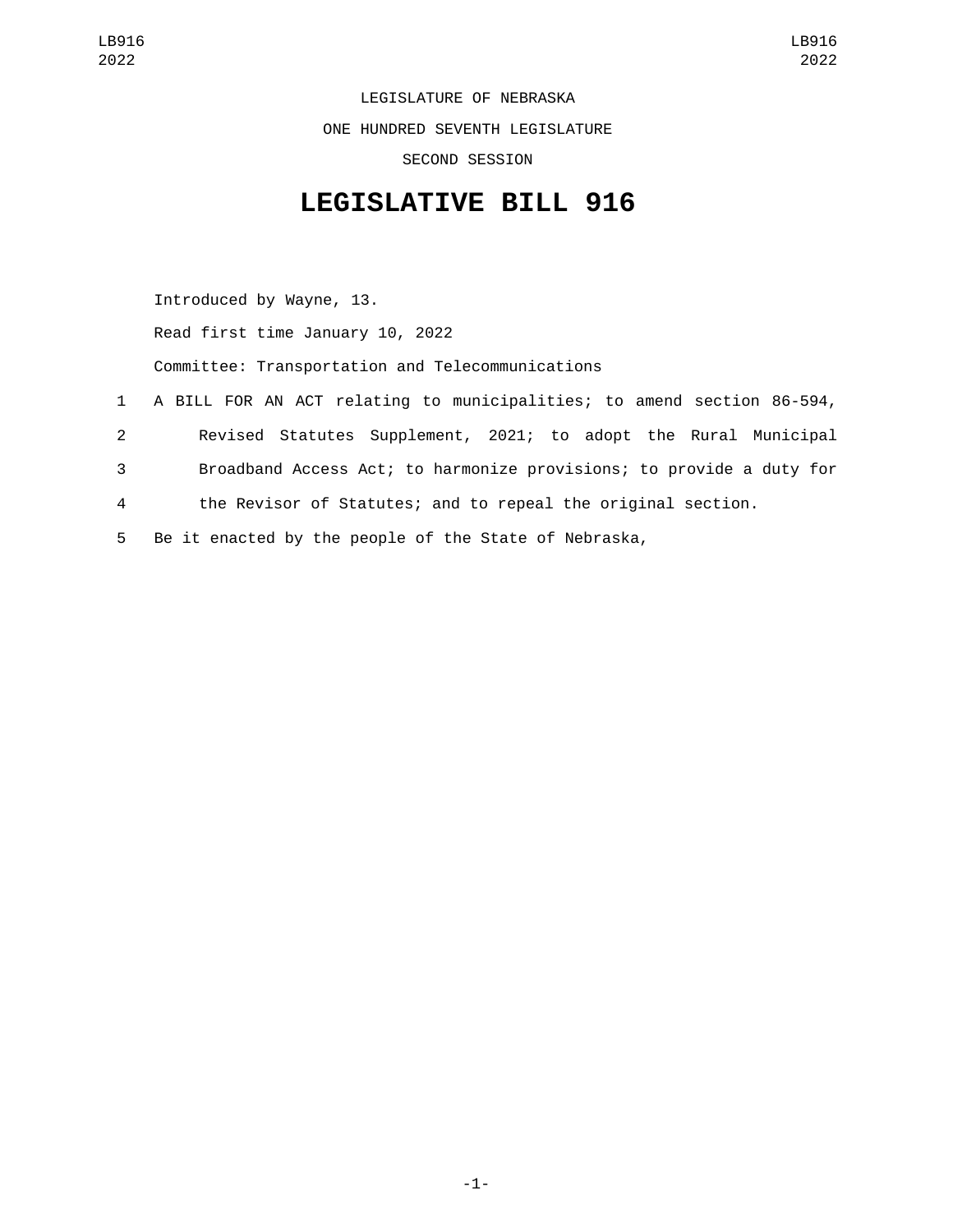| 1              | Section 1. Sections 1 to 9 of this act shall be known and may be         |
|----------------|--------------------------------------------------------------------------|
| $\overline{2}$ | cited as the Rural Municipal Broadband Access Act.                       |
| 3              | Sec. 2. The Legislature finds that many rural municipalities lack        |
| 4              | access to quality broadband services and Internet services, despite      |
| 5              | significant private, local, state, and federal investment in the         |
| 6              | development of broadband in Nebraska.                                    |
| $\overline{7}$ | Sec. 3. For purposes of the Rural Municipal Broadband Access Act:        |
| 8              | (1) Broadband services has the same meaning as in section 86-593;        |
| 9              | (2) Existing provider means a broadband Internet service provider,       |
| 10             | including any telecommunications company, cable television company, or   |
| 11             | wireless network provider that provides broadband services or Internet   |
| 12             | services within the corporate limits and extraterritorial zoning         |
| 13             | jurisdiction of a municipality;                                          |
| 14             | (3) Governing body means the city council of a city of the first         |
| 15             | class or city of the second class or the board of trustees of a village; |
| 16             | (4) Internet services has the same meaning as in section 86-593;         |
| 17             | (5) Municipality means any city of the first class, city of the          |
| 18             | second class, or village;                                                |
| 19             | (6) Underserved area means a geographical area of the state which        |
| 20             | lacks broadband Internet service providing access to the Internet at     |
| 21             | speeds of at least one hundred megabits per second for downloading and   |
| 22             | twenty megabits per second for uploading; and                            |
| 23             | (7) Unserved area means a geographical area of the state which lacks     |
| 24             | broadband Internet service providing access to the Internet at speeds of |
| 25             | at least twenty-five megabits per second for downloading and three       |
| 26             | megabits per second for uploading.                                       |
| 27             | Sec. 4. (1) Beginning January 1, 2024, a municipality may provide        |
| 28             | broadband services or Internet services on a retail or wholesale basis   |
| 29             | within the corporate limits and extraterritorial zoning jurisdiction of  |
| 30             | such municipality if such municipality is located in an underserved area |
| 31             | or unserved area and meets the requirements of the Rural Municipal       |

-2-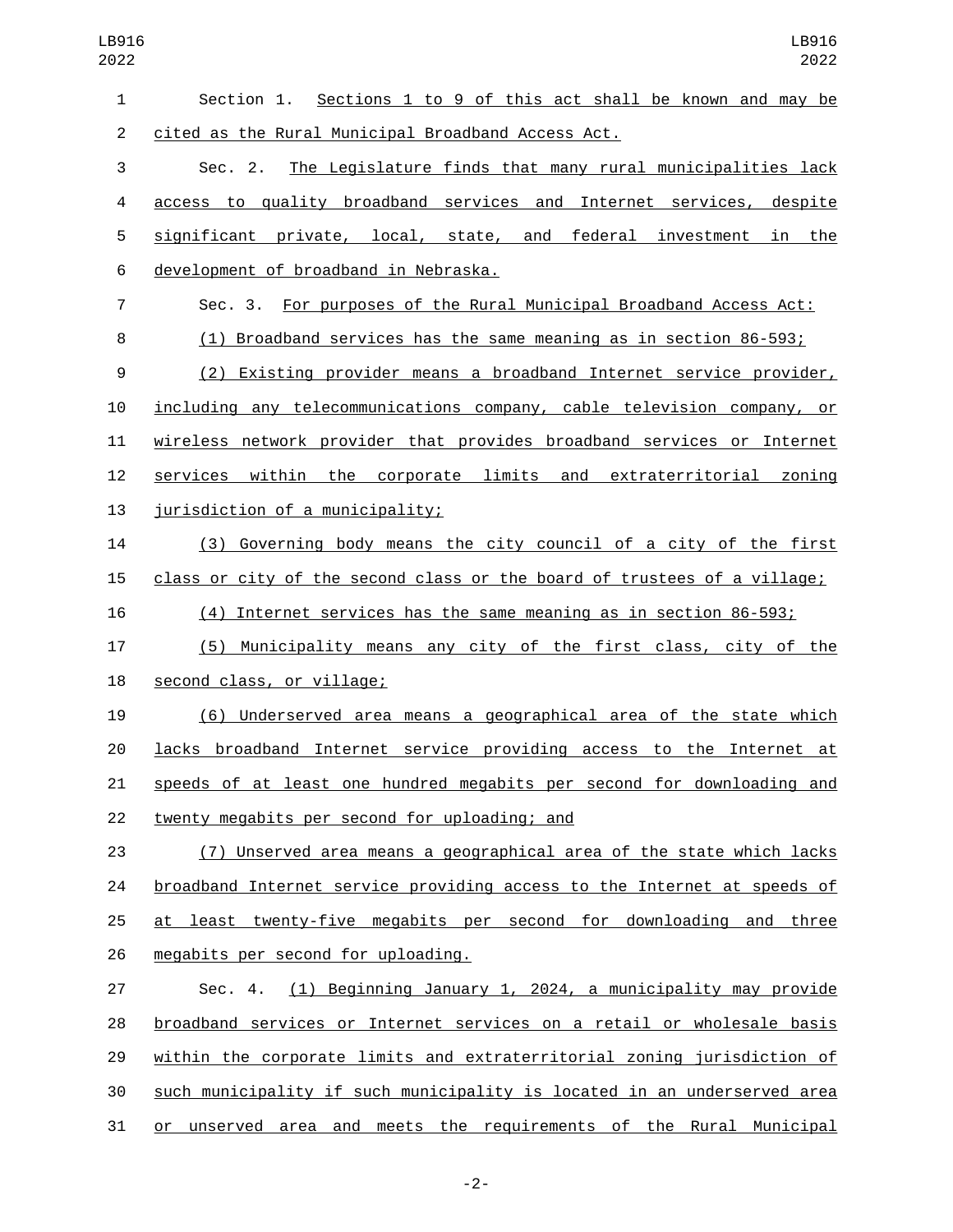| 1              | Broadband Access Act.                                                     |
|----------------|---------------------------------------------------------------------------|
| $\overline{2}$ | (2) A municipality may initiate the process of developing a               |
| 3              | broadband network by conducting a feasibility study and ordering the      |
| 4              | preparation of a resolution of intent to develop such broadband network   |
| 5              | in accordance with section 5 of this act by a vote of the majority of the |
| 6              | members of the governing body of the municipality.                        |
| 7              | (1) The proposed resolution of intent to develop a<br>5.<br>Sec.          |
| 8              | broadband network described in section 4 of this act shall contain and    |
| 9              | set forth the following:                                                  |
| 10             | (a) A declaration that the municipality is located in either an           |
| 11             | underserved area or unserved area;                                        |
| 12             | (b) A list of all existing providers that currently provide               |
| 13             | broadband services or Internet services within the corporate limits and   |
| 14             | extraterritorial zoning jurisdiction of the municipality;                 |
| 15             | (c) A description of any acts or omissions of any existing provider       |
| 16             | that have resulted in the municipality being located in an underserved    |
| 17             | area or unserved area;                                                    |
| 18             | (d) A comparison of the rates charged by existing providers for           |
| 19             | broadband services or Internet services within the corporate limits or    |
| 20             | extraterritorial zoning jurisdiction of the municipality to rates charged |
| 21             | in comparably sized municipalities in Nebraska and neighboring states;    |
| 22             | and                                                                       |
| 23             | (e) A description of any local, state, or federal funds known by the      |
| 24             | municipality to have been received by any existing provider to expand or  |
| 25             | supplement the provision of broadband services or Internet services,      |
| 26             | including funds from the Nebraska Telecommunications Universal Service    |
| 27             | Fund and funds under the Nebraska Broadband Bridge Act.                   |
| 28             | (2) If the resolution of intent contains any description as set           |
| 29             | forth in subdivision $(1)(c)$ of this section, the resolution of intent   |
| 30             | shall describe the efforts by the municipality to inform any such         |
| 31             | existing provider of the existing provider's acts and omissions and shall |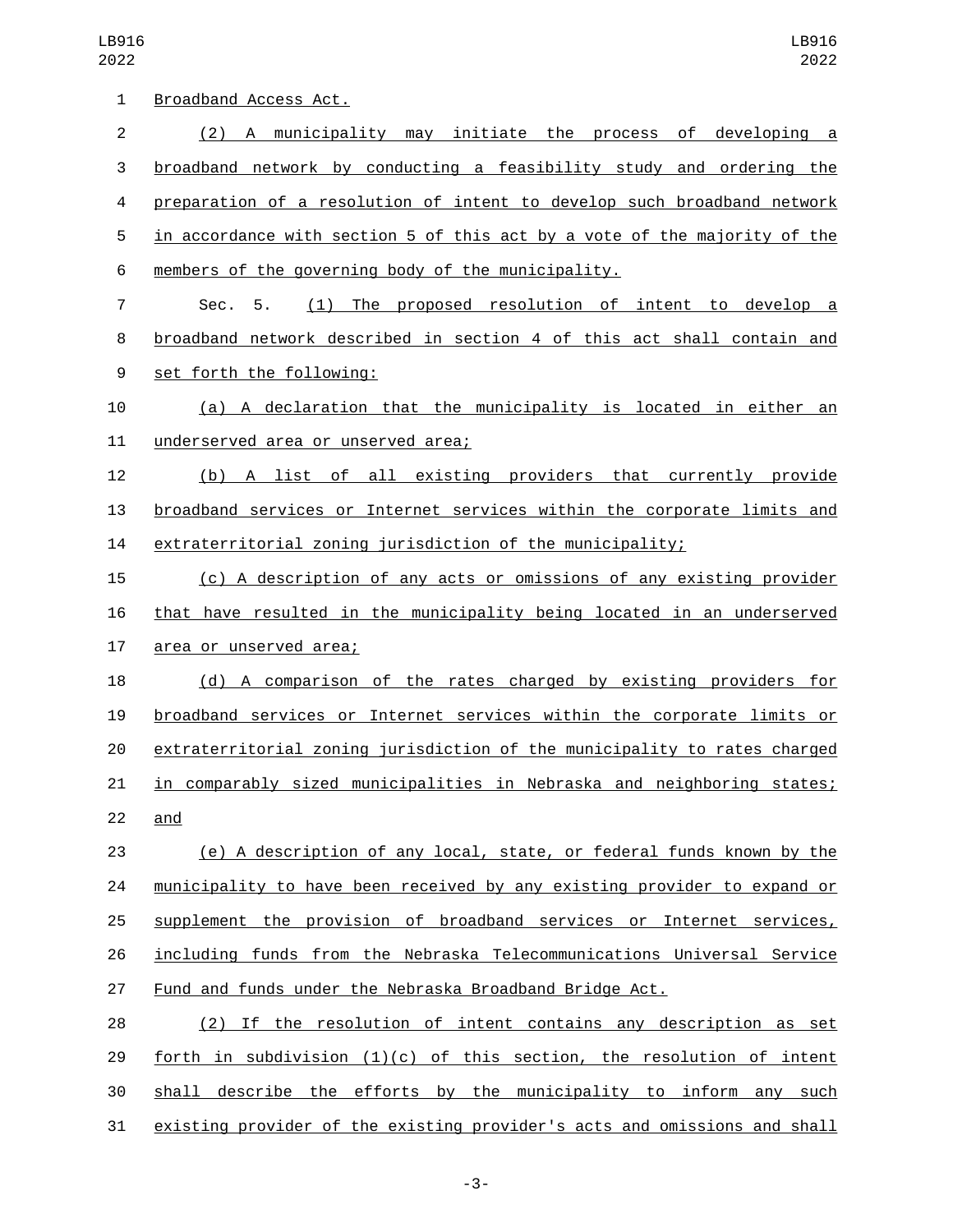describe the opportunities afforded the existing provider to remedy the 2 stated defects.

 Sec. 6. (1) The feasibility study and proposed resolution of intent to develop a broadband network shall be presented to the governing body of the municipality at a regular meeting of such governing body. At that meeting, the governing body may adopt the resolution of intent and, if it does so, shall set a date for holding a public hearing, which shall be at least forty-five days after the date of the meeting at which the 9 resolution of intent was adopted.

 (2) Upon the adoption of a resolution of intent, the city clerk or village clerk of the municipality shall transmit a copy of the feasibility study and resolution of intent and notice of the date and time of the public hearing to any existing providers by certified mail, return receipt requested, within seven days after the meeting at which 15 the resolution of intent was adopted.

 (3) At least thirty days prior to the public hearing, the municipality shall publish notice of the time and place of the public hearing and a summary of the resolution of intent in a legal newspaper published in or of general circulation in the municipality.

 (4) At the public hearing, any existing provider shall be permitted to respond to the contents of the feasibility study, the statements set out in the resolution of intent, and any comments made at the public 23 hearing.

 Sec. 7. After the public hearing held pursuant to section 6 of this 25  $act,$  the governing body of the municipality may:

 (1) By a two-thirds vote of its members, vote to develop a broadband network within the corporate limits and extraterritorial zoning 28 jurisdiction of the municipality; or

 (2) By a majority vote of its members, submit the question of whether to develop a broadband network within the corporate limits and extraterritorial zoning jurisdiction of the municipality to the

-4-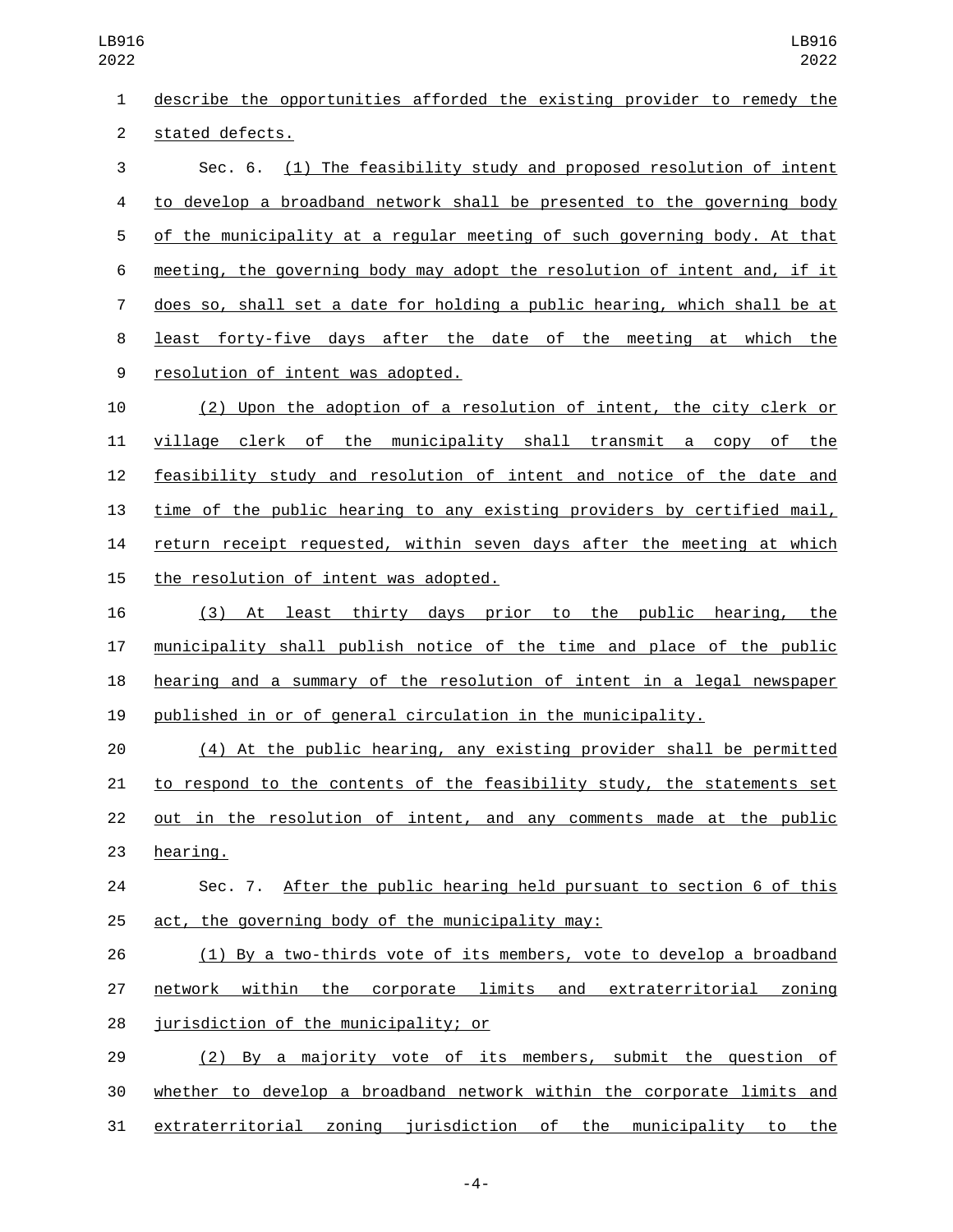registered voters of the municipality as provided in section 8 of this 2 act.

 Sec. 8. (1) After conducting a feasibility study and holding a public hearing on a resolution of intent as provided in the Rural Municipal Broadband Access Act, the governing body of a municipality may submit to the registered voters of the municipality at any general or 7 special municipal election the question of whether the municipality should develop a broadband network under the act. The ballot language 9 shall be in the following form:

 Shall the city or village of (name of city or village) develop a broadband network under the Rural Municipal Broadband Access Act to provide broadband services or Internet services on a retail or wholesale basis within the corporate limits and extraterritorial zoning 14 jurisdiction of the city or village?

 (2) The municipality shall submit the question to the registered voters in the manner prescribed in the Election Act. The question may be placed before the registered voters of the municipality at any general or special municipal election called for the purpose and may be submitted in connection with any municipal special election called for any other purpose. The votes cast on the question shall be canvassed and the result found and declared as prescribed in the Election Act.

 (3) If a majority of the votes cast upon the question are in favor, then the municipality shall be authorized to provide broadband services or Internet services on a retail or wholesale basis within the corporate limits and extraterritorial zoning jurisdiction of such municipality.

 Sec. 9. (1) A municipality which develops a broadband network under the Rural Municipal Broadband Access Act shall ensure that such broadband network provides access to the Internet at speeds of one hundred megabits per second or greater for downloading and one hundred megabits per second 30 or greater for uploading.

(2) A municipality shall not develop a broadband network under the